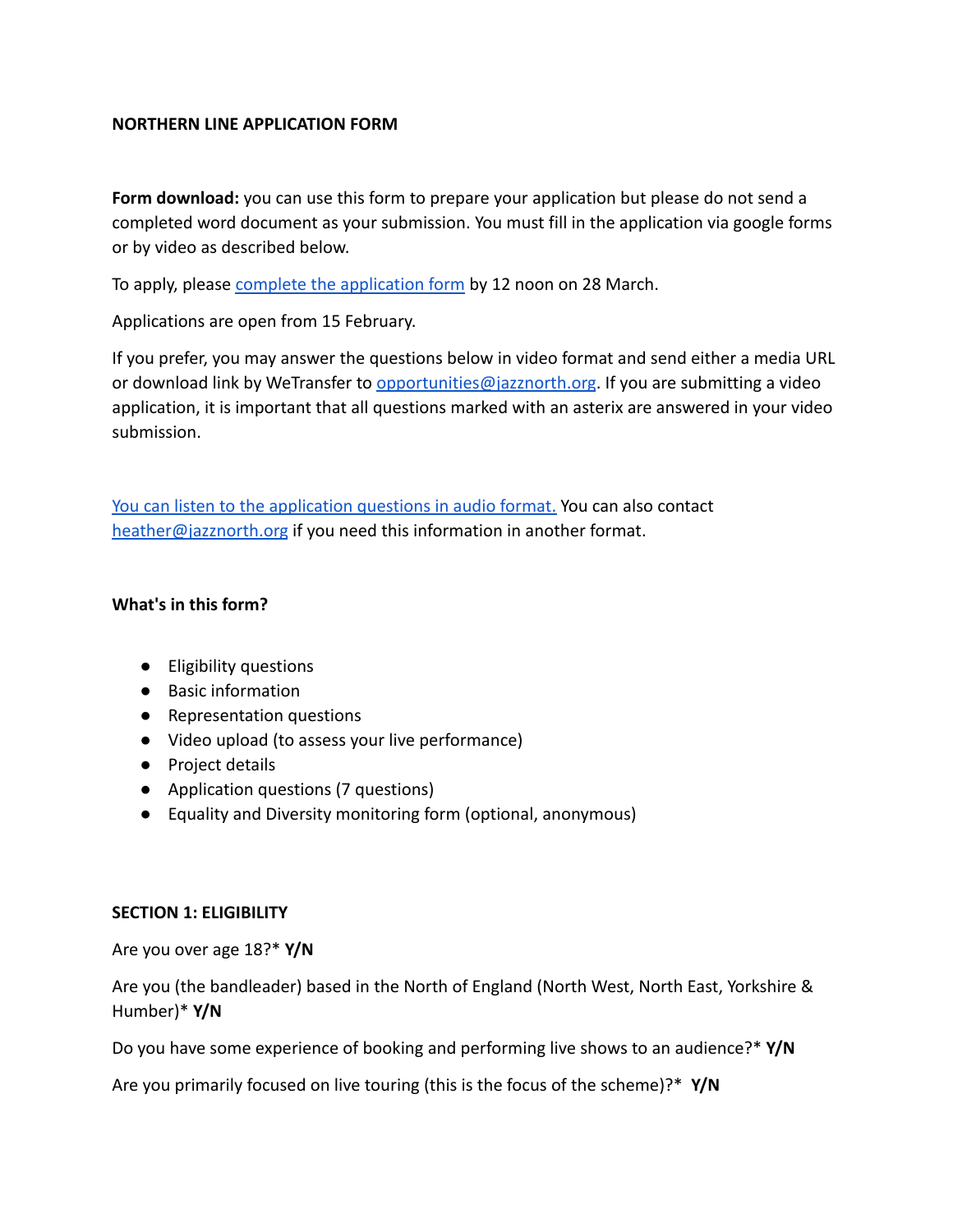#### **SECTION 2: BASIC INFORMATION**

This should be completed by or answered on behalf of the lead artist within the band (if not a solo artist) who will remain as the lead contact for Jazz North. We will only use your personal information to contact you in relation to this application unless you otherwise inform us that you would like to be contacted for Jazz North marketing and artist opportunities.

Your Name\* Email Address\* Phone Number\* Postcode\*

### **SECTION 3: REPRESENTATION**

Jazz North is committed to fair representation across our programmes. We want to showcase a roster of artists that reflects the society we live in and promotes diversity in northern jazz. Please tell us about the representation of your band/project:

### **1 or more members of the band/project is:**

Please select all that apply to you. Please leave blank if you prefer to use the text box below.

From a gender minority (female, trans, non-binary) From a racial minority (Black, Indigenous, Person of Colour) From a working class background Deaf or disabled

None of the above

If you wish to, please use this space tell us about any other underrepresented characteristics or to self describe:

#### **SECTION 4: PROJECT DETAILS**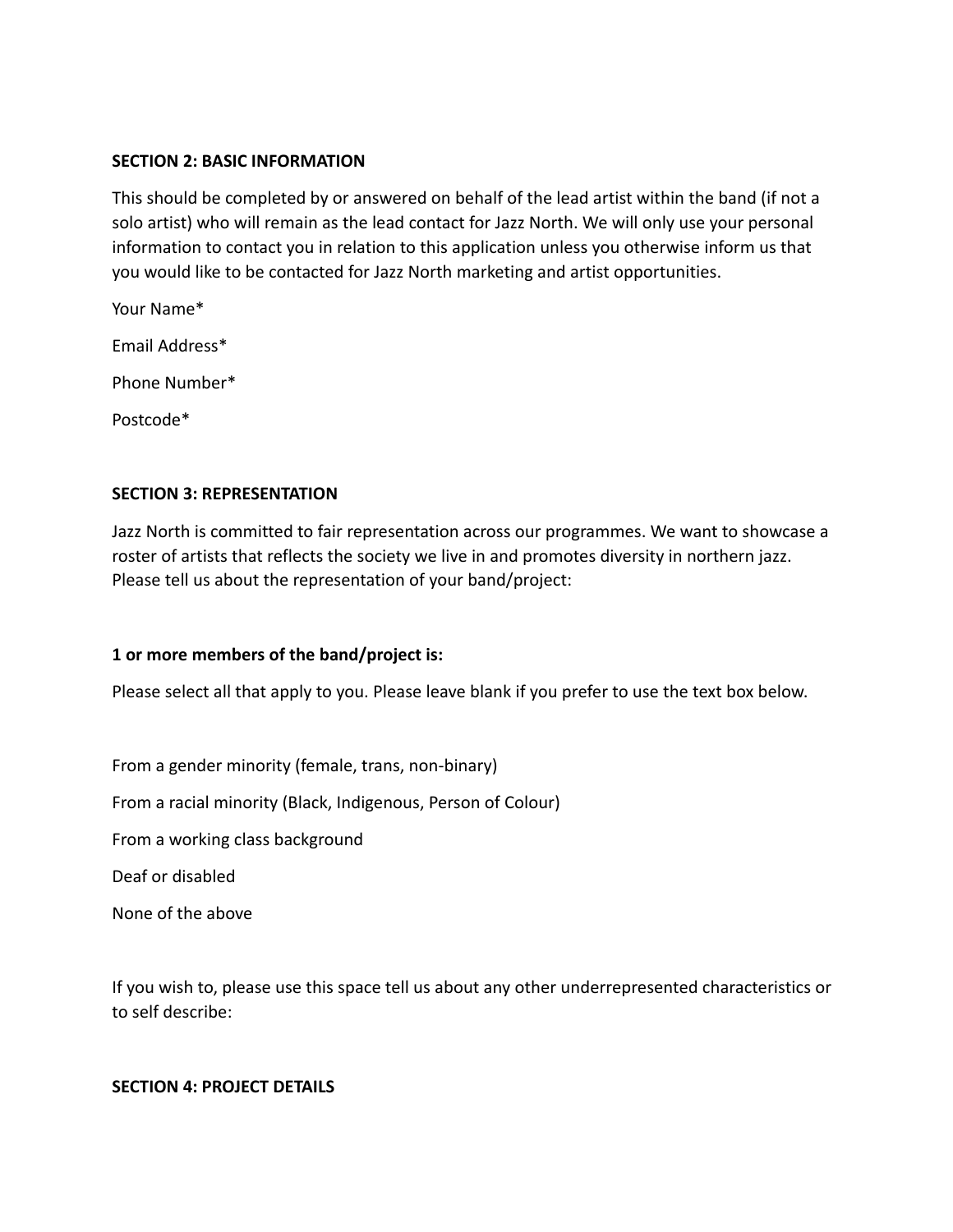Use this section to help us to get to know you as an artist or a band

Name of your project/band\*: Short biography (of the project/band/artist)\*: Social Media links: Music links: Any other links:

### **SECTION 5: VIDEO UPLOAD**

Please upload a video of the band you wish to work with on the programme performing live. Alternatively, you can submit a media link (URL) to your video below.

### **Does this need to be a professional standard video?**

This does not need to be highly produced and a video taken on a phone is completely fine. This video should give us a clear idea of what the project sounds like, should represent your performance skills and if possible, should show some audience engagement or reaction.

### **How long should the video be?**

The video should not be longer than 5 minutes in total. Pre-recorded live videos longer than this can be submitted but please specify a particular 5 minute extract (e.g. 1'50" – 5'50"), or we will listen to the first 5 minutes only.

#### **How recent should the footage be?**

This video should be most representative of your recent sound and tell us what music you'll be playing live on Northern Line.

#### **Can I submit the video another way?**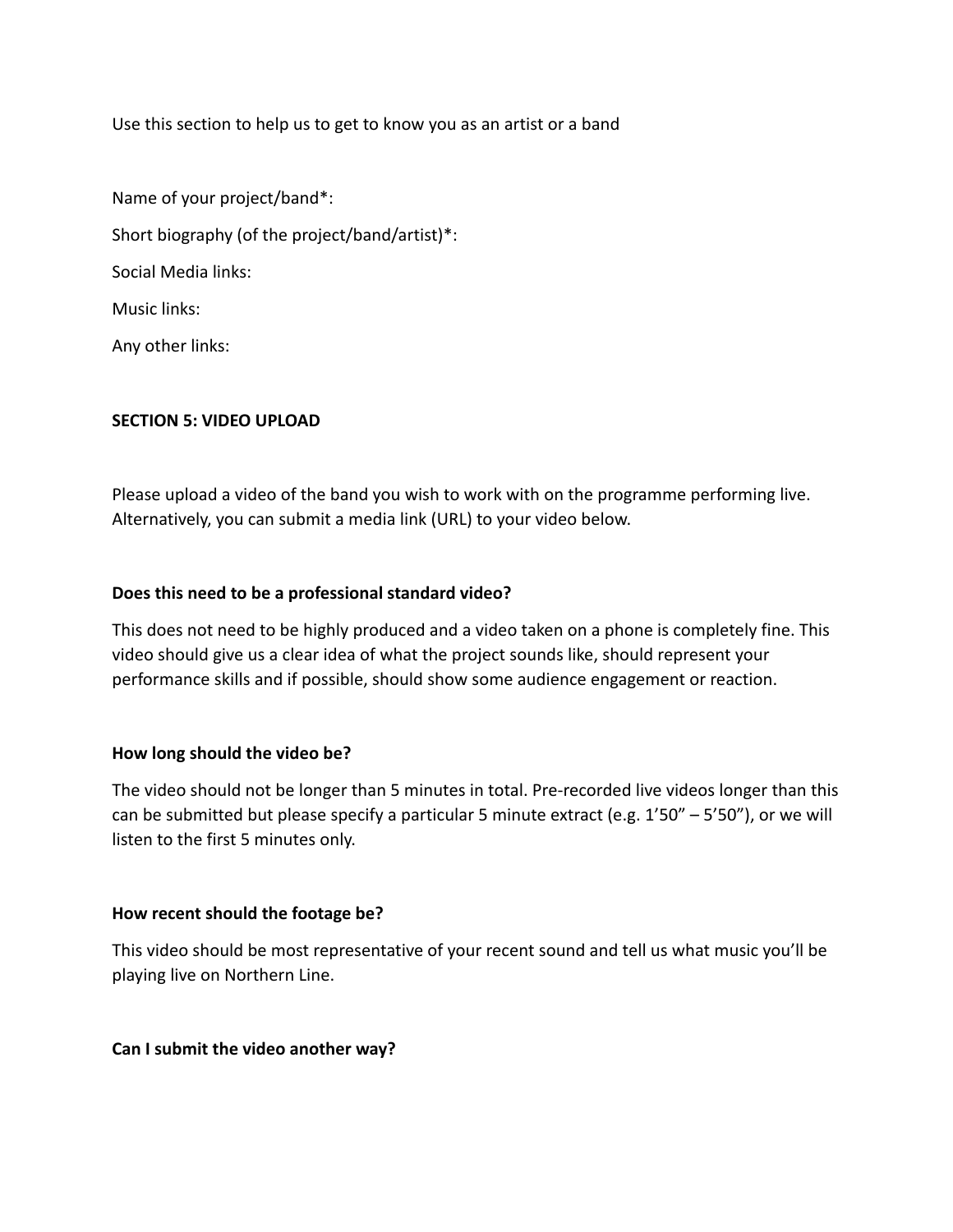If you are not able to submit a video via this portal (either by upload or media link below) please email a WeTransfer (or other appropriate file sharing) link to opportunities@jazznorth.org by 12 noon on 28th March

## **\*\*What if I can't submit a video?**

Please be aware that this is a live touring scheme and providing the panel with visual and audio evidence of your live performance is going to support them in making a decision. We do realise this is not possible for everyone and artists unable to provide this content will still be eligible to apply.

### **How did you send your video link?\***

Please tick the answer that applies to you I used the file upload in the form I submitted a media URL link in the form I sent/will send a WeTransfer file to [opportunities@jazznorth.org](mailto:opportunities@jazznorth.org) by 12 noon on 28 March I will not submit a video as part of my application (\*\*see note above)

Any information we need to know about your video upload?

## **SECTION 6: APPLICATION QUESTIONS**

### **What have you done so far?**

**1. Please provide some evidence of your previous touring experience\***

*Please include places you've played, meaningful conversations with promoters and any notable achievements*

**2. Please tell us about audiences you've reached live and online\***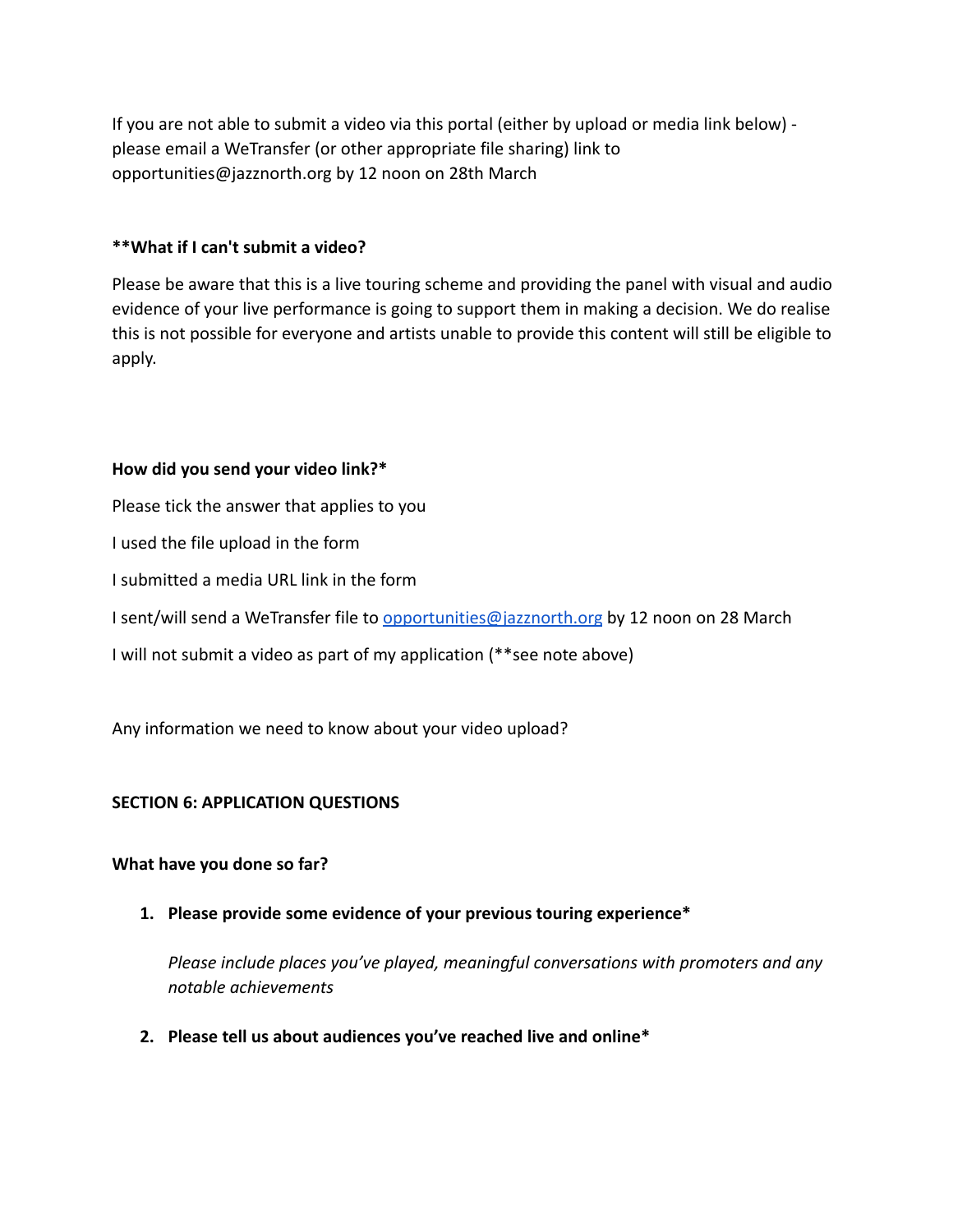*You can include information about social media reach, newsletter, capacity at live shows, any press coverage etc.*

# **3. Please provide evidence of why you think your performances are of a high standard and ready to tour\***

*Please reference the music you've submitted for us to listen to. We'd really like to hear about the passion behind the project*

# **4. Please outline your commitment to living and working as an artist in the North of England\***

## **Where would you like to go?**

**1. Why are you at the right place in your career to benefit from Northern Line?\***

*Tell us what you think a place on this scheme means for your career in the short and long term. Why you and why now?*

# **2. Tell us about what you'd like your tour to look like, what venues you'd like to play in and why?\***

*If you could line up a run of dates, where would they be? You may already be in conversations with some promoters and some may be aspirational, but they should be realistic to where you are now.*

### **3. Please give us a rough idea of costs related to your tour\***

*We're not asking for a budget set in stone, but just a quick idea of what you think a tour might cost, in terms of fees etc. Jazz North pays a % of your fee and the rest is made up by promoters. Working on budgets and strategy together is part of Northern Line support.*

## **SECTION 7: FUTURE OPPORTUNITIES**

**Are you an…? (select all that apply)**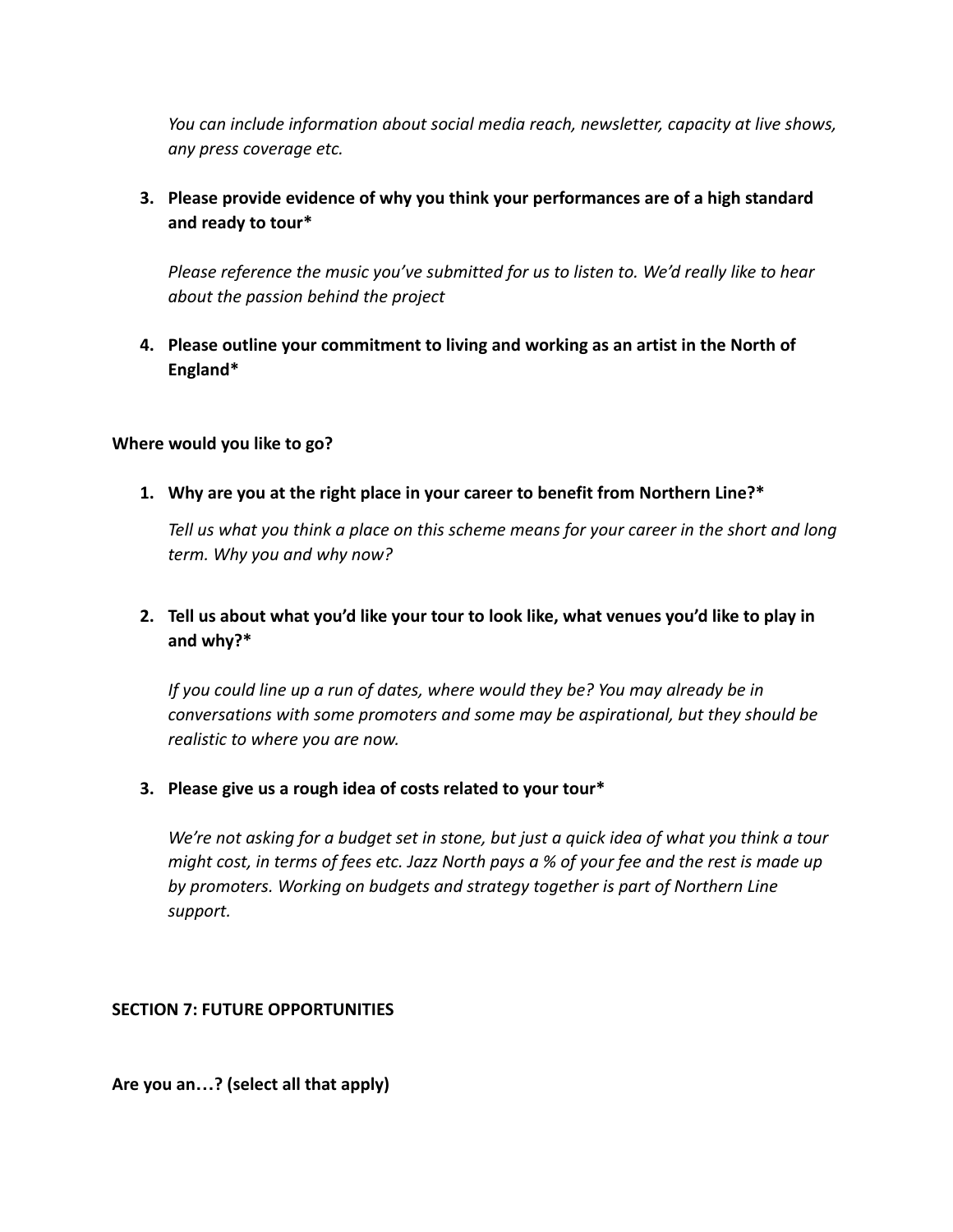Artist

Promoter

Educator

# **Do you want to join Jazz North's mailing list to receive the regular e-newsletter and information about events?**

Yes

No

## **SECTION 8: EQUALITY AND DIVERSITY MONITORING**

Diversity and inclusion are core values at Jazz North. We welcome applications from all sectors of the community and we want to meet the aims and commitments set out in our equality policy and action plan. This includes not discriminating under the Equality Act 2010, and building an accurate picture of the make-up of the workforce, participants, supported artists and applications for our programmes.

We need your help and co-operation to enable it to do this, but filling in this form is voluntary.

The information you provide will remain confidential and will be stored securely before being included in an anonymised format within our monitoring records. The forms will then be securely destroyed.

## **Please tell us how you found out about this opportunity**

Tick all that apply

Word of mouth Print Jazz North Newsletter Social Media Other….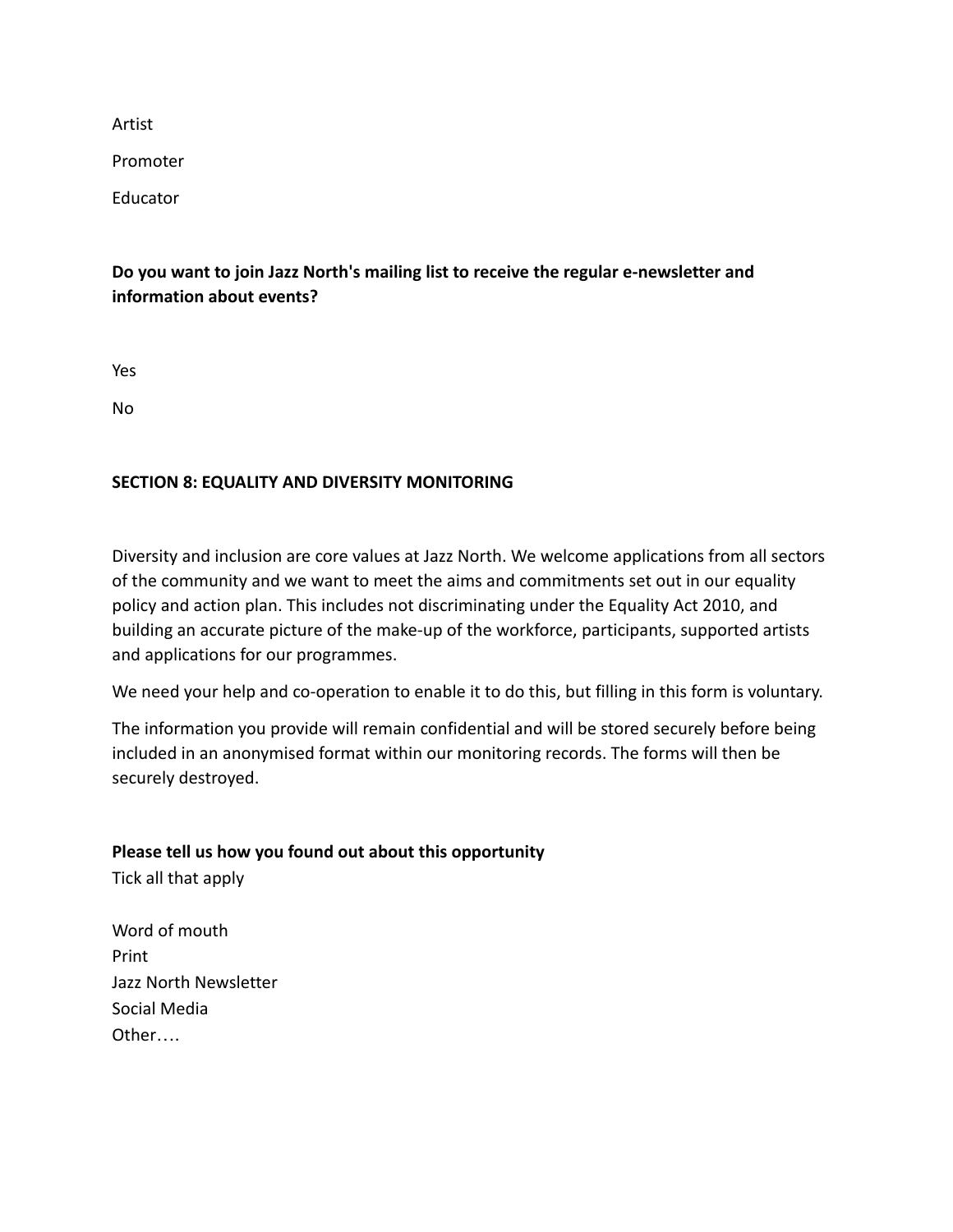## **What best describes your gender?**

Male Female Non-binary Prefer not to say I prefer to self-describe (if you wish to, you can select both and do so in 'other' below) Other…

### **Age**

0-19 20-34 35-49 50-64 65+ Prefer not to say

### **What is your sexual orientation?**

Bisexual/Pansexual Gay/Lesbian Heterosexual or straight Prefer not to say I prefer to self-describe (if you wish to, you can select both and do so in 'other' below) Other…

## **What best describes your race/ethnicity?**

White/White British Black/Black British Asian/Asian British Mixed/multiple ethnic groups Prefer not to say I prefer to self-describe (if you wish to, you can select both and do so in 'other' below)